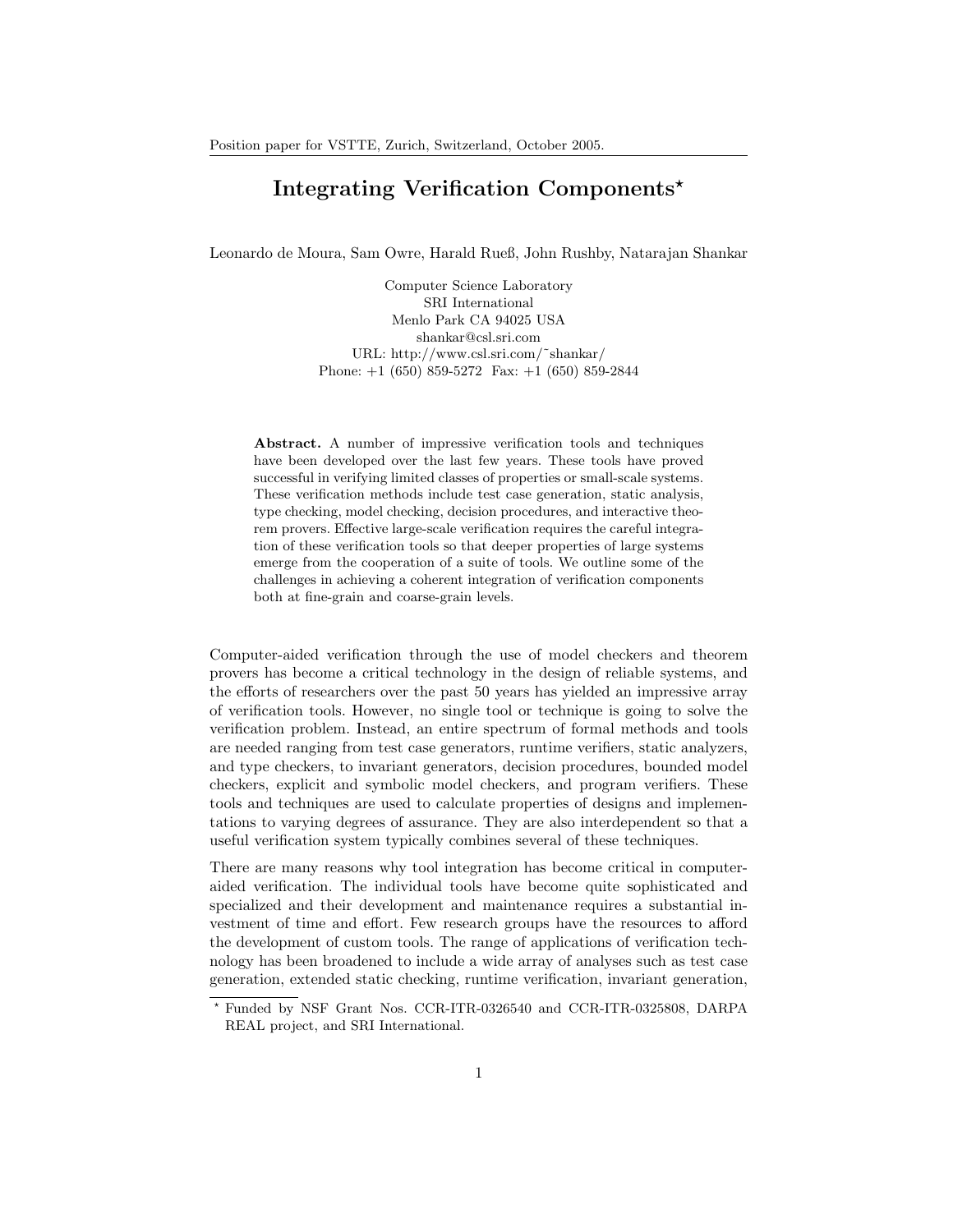controller synthesis, and proof-carrying code, to name a few recent developments. Several of these applications make opportunistic use of available tools to achieve partial but effective analyses that uncover a large class of bugs. Specialized tools also need to be integrated to deal with domain-specific nature of the verifications tasks, where the domains may range from hardware and systems code to embedded real-time and hybrid systems and cryptographic protocols.

Predicate abstraction [SG97] is a good example of the integration of various verification tools. Predicates over the concrete state space are used to construct a finite-state approximation of the transitions and properties through the use of theorem proving. Model checking is then used to explore the abstract state space. If an abstract counterexample is found, satisfiability checkers to construct a corresponding concrete counterexample. If there is no corresponding concrete counterexample, techniques like interpolation [JM05] can be applied to proof of unsatisfiability to refine the abstraction predicates so as to exclude spurious abstract counterexamples.

We therefore argue that a program verifier as envisioned in the Verification Grand Challenge should consist of interconnected specialized analysis and verification components for various logics and logic fragments. The challenge here is to design a verification architecture that supports coherent integration between inference components for fine-grained and coarse-grained interaction. Cooperating decision procedures in the style of the Nelson–Oppen method [NO79] is an example of fine-grained interaction. The combination of propositional satisfiability and ground decision procedures can be carried out through fine-grained interaction as in the lazy approach [dMRS02] where a satisfiability solver is modified to produce assertions and queries for a decision procedure. Such a combination can also be realized through a coarse-grained interaction as in the eager approach of using a decision procedure to generate lemmas that assist a satisfiability solver interaction. PVS [ORS92] supports both a fine-grained interaction with a decision procedure and rewriter as well as the coarse-grained integration of various inference procedures including a model checker.

This position paper reports on the theoretical and practical challenges of building component tools as well as integrating components into a larger system. The practical challenges are mainly in managing the trade-off between efficiency and modularity, whereas the theoretical challenges are in achieving cohesive fine-grained and coarse-grained interaction between specialized components. We present two related challenges for a component technology for verification. The first challenge addresses the interfaces that these components must support for ease of integration. The second challenge focuses on the architectural frameworks for coarse-grained and fine-grained integration of verification components.

### Challenge 1:

Design of interfaces for dedicated verification components that allow flexible use without loss of efficiency.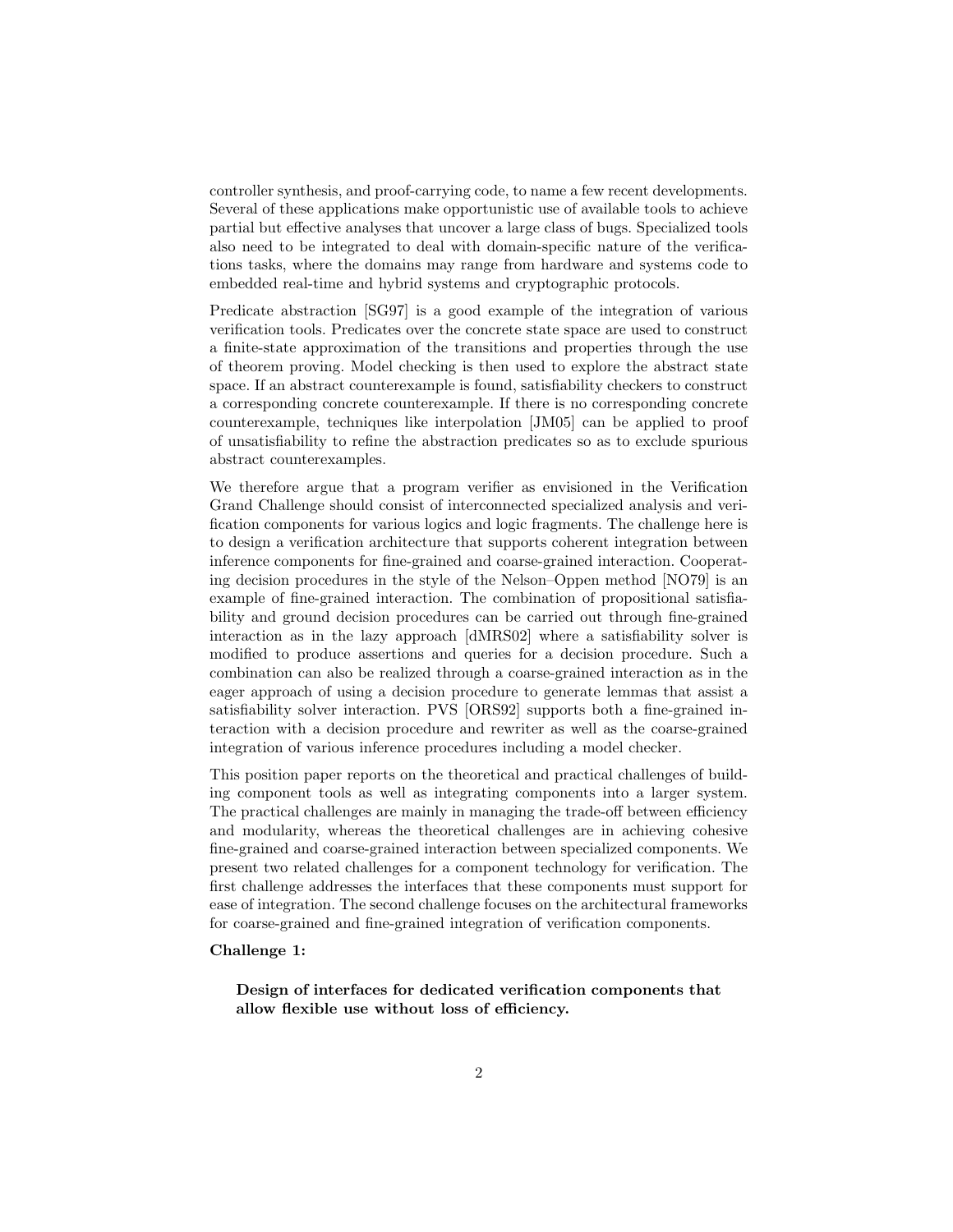Verification tools can either be employed directly or embedded within other analysis tools such as type checkers, compilers, test case generators, and program synthesizers. Whereas the interface of a verification engine for direct use is straightforward, embedded deduction require component interfaces that are

- 1. Online: Allow incremental processing of assertions and queries.
- 2. Resettable: Support the saving of contexts as well as backtracking to a prior context with fewer assertions, and switching between contexts.
- 3. Queriable. Simplify expressions with respect to a context.
- 4. Evidential. Generate proof objects, unsatisfiable cores, and models.
- 5. Tunable. Provide prompt or any-time response that delivers useful partial results in the face of resource constraints.
- 6. Integrable. Support fine-grained integration with other tools, possibly implemented in a different language, with seamless memory management and error signalling.

For example, the *lazy integration* of a SAT solver with a theory-specific constraint solver requires the SAT solver to provide interfaces for elaborating the splitting heuristic and for resuming the search with additional clauses. Likewise, the constraint solver must contain operations for incremental and resettable processing, maintaining multiple contexts, and for returning compact conflict sets. These requirements are not orthogonal. For example, proof production assists in identifying unsatisfiable cores which in turn yields efficient backtracking in the search procedure for satisfiability. Similarly, an efficient querying capability can be exploited within the propagation steps of the satisfiability procedure.

This kind of flexibility, however, can impair efficiency in applications where these features are irrelevant. With a narrow API, less of the implementation is exposed leaving many more choices for the internal design of the component. It is often easier to engineer and implement non-modular interaction without the overhead. Indeed, Lampson [Lam] argues that only a small number of components, typically those like data bases and compilers, actually see much reuse, and Boyer and Moore argue that it is often easier to implement decision procedures that are customized for a specific purpose than to adapt off-the-shelf components [BM86].

These challenges confront both the implementors and the integrators of components, and they are by no means unique to software. However, the problems are compounded by the fact that software offers manifold modes of interaction. Though modularity poses serious challenges, we have already noted that there are compelling reasons for pursuing it in the context of verification software.

#### Challenge 2:

Design of an integration architecture that supports semantic interaction between inference components.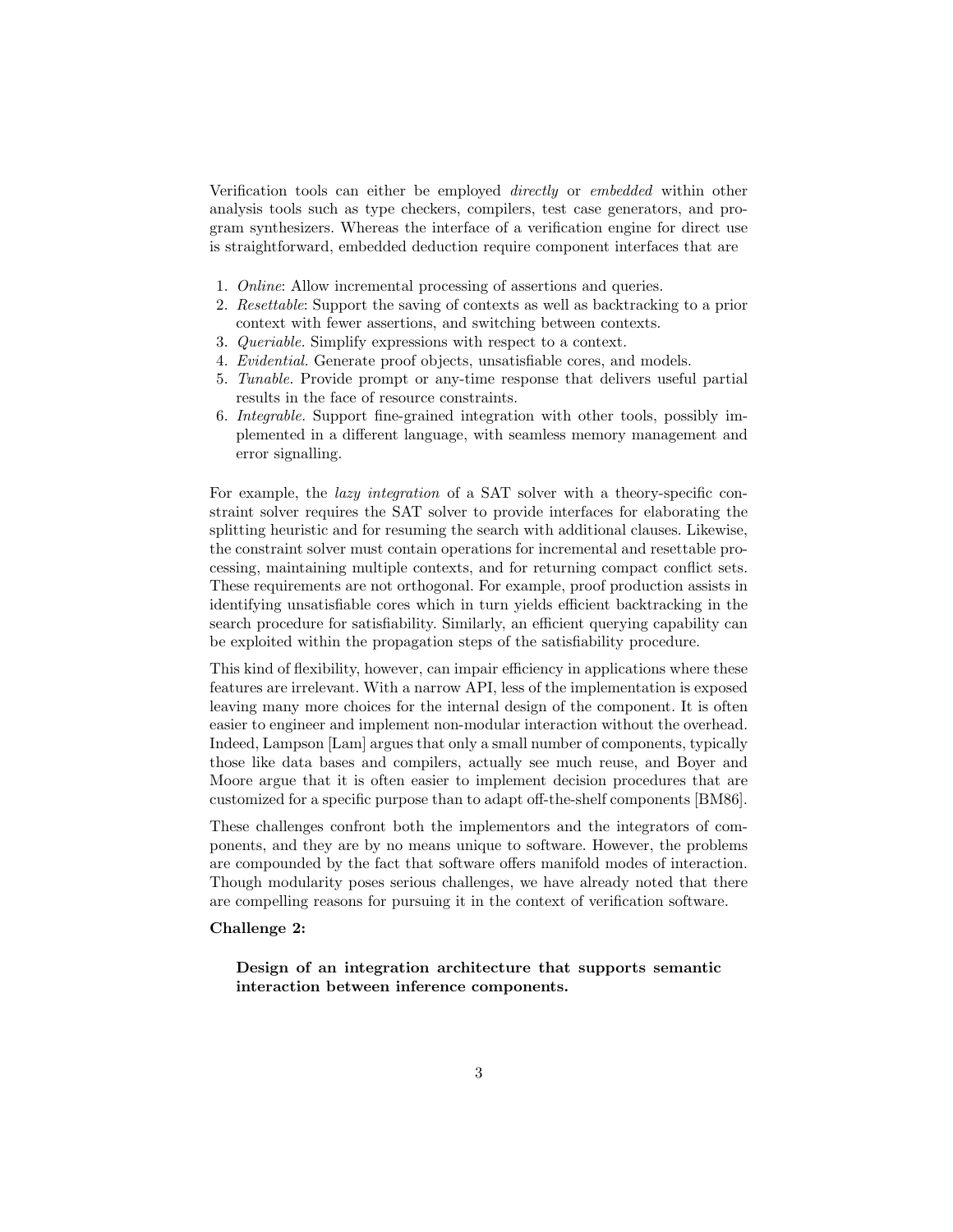Effective integration requires careful engineering of the components as well as the integration frameworks. For this purpose, we have to distinguish between coarse-gained and fine-grained interaction between components.

- Coarse-grained interaction can be between homogeneous components which share the same pattern of usage such as tactics, or between heterogeneous components such as model checkers and decision procedures. Components themselves can be developed as libraries, or for online or offline use. Online components process inputs incrementally and therefore employ algorithms that are different from those in an offline component. In such an integration where components do not interfere with each other, the framework can impose discipline on the interaction.
- $-$  Fine-grained interaction requires shared representations and shared state between components and is typical of combination decision procedures over a union of theories.

Many theorem proving systems are based on specific integration architectures such as tactics-based integration [GMM<sup>+</sup>77] or Nelson-Oppen [NO79] combination. Because of the specific demands of these integration architecture, the components are usually designed specifically for their use within these systems. Modern verification components, however, are extremely sophisticated and their implementation and maintenance require a substantial investment of time and energy. This effort would be squandered if we cannot find effective ways of reusing the components.

One particular challenge is to map between different logics of existing verification components [Mes89]. This does not only include the mapping of formulas and theorems across theories, but also certificates including proofs or models. We argue that the theoretical design of the composition framework is key to achieving flexible and efficient integrated tool suites. This need is not peculiar to verification tools, since composition is the primary challenge in any complex design. In the case of integrated verification tools, formal composition frameworks are needed that provide architectures and interfaces for communicating models, properties, counterexamples, and proofs. We first discuss the challenge of achieving coarse-grained integration, and then examine the case of fine-grained integration.

A Tool Bus for Loosely Coupled Integration. A formal framework for the loose coupling of heterogeneous components must provide

- 1. A read-eval-print loop for interacting with different components.
- 2. A scripting language for building analysis tools combining the existing components.
- 3. An interface for adding new components.
- 4. A mechanism for building evidence justifying the results of the analyses obtained by chaining together the evidence generated by the individual components.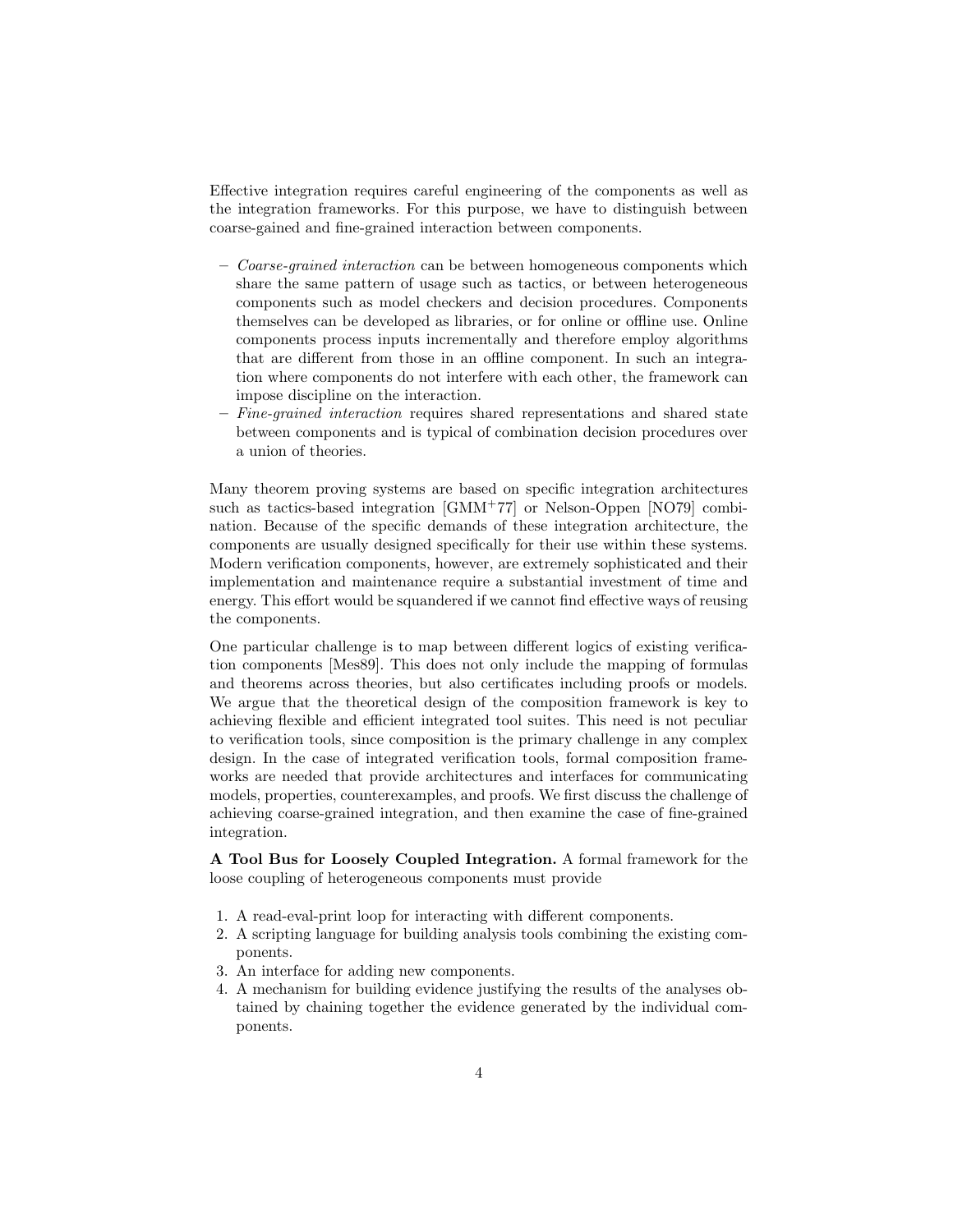- 5. An incremental, and possibly distributed, development manager for recording and rerunning development scripts in the face of changes.
- 6. A logical query mechanism for the database of developments and judgments.

We call this framework an evidential tool bus. Unlike most previous attempts for building tool integration frameworks [DCN<sup>+</sup>00], the proposed verification tool bus focuses on the conceptual level rather than the operational details of tool invocation.

The basic primitive in the verification tool bus is an assertion of the form  $T \vdash P : J$  which denotes the claim that tool T provides a proof P for judgment  $J$ . The proof  $P$  here need not be a mathematical proof but merely the supporting evidence for a claim. In the integration, tools can communicate in terms of labels for structures, where the content of these labels is internal to a specific tool in a manner similar to variable abstraction in combination decision procedures. For example, the BDD package exports labels for BDDs without exposing their actual structure. The specific judgment forms can be syntactic as well as semantic. Typical judgments include

- 1. A is a well-formed formula.
- 2. A is a well-typed formula in context  $\tau$ .
- 3. a is a BDD representing the formula A.
- 4. C is a decision procedure context representing the input  $\Gamma$ .
- 5. A is satisfiable in theory  $\mathcal T$ .
- 6.  $\Gamma$  is a satisfying assignment for  $A$ .
- 7. Γ is a minimal unsatisfiable set of literals.

Each component builds such judgments by forward chaining from existing judgments or backward chaining through the generation of proof obligations. For example, a type checker can establish a judgment of type correctness relative to a set of proof obligations that may be discharged either by a decision procedure or an interactive theorem prover, that may generate additional type checking queries. Static analysis can be used to infer simple program properties. Verification condition generators can also establish program properties relative to the generated verification conditions. Slicing and abstraction can be used to generate reduced programs that preserve certain classes of properties. Abstract reachability can be used to combine theorem proving and model checking for establishing nontrivial program properties. Test case generation can be used as an inexpensive method for finding bugs in both programs and their specifications. These basic analysis techniques can be incorporated into scripts that support automated ways of decomposing verification tasks and assembling analysis results. The tool bus thus serves as a uniform framework for interacting with existing components, adding new components, defining scripts, translating between different logics, coordinating garbage collection, and managing the evidence generated.

Coarse-grained integration is necessary for building powerful verification tools out of specialized analysis components. The main challenges here are in man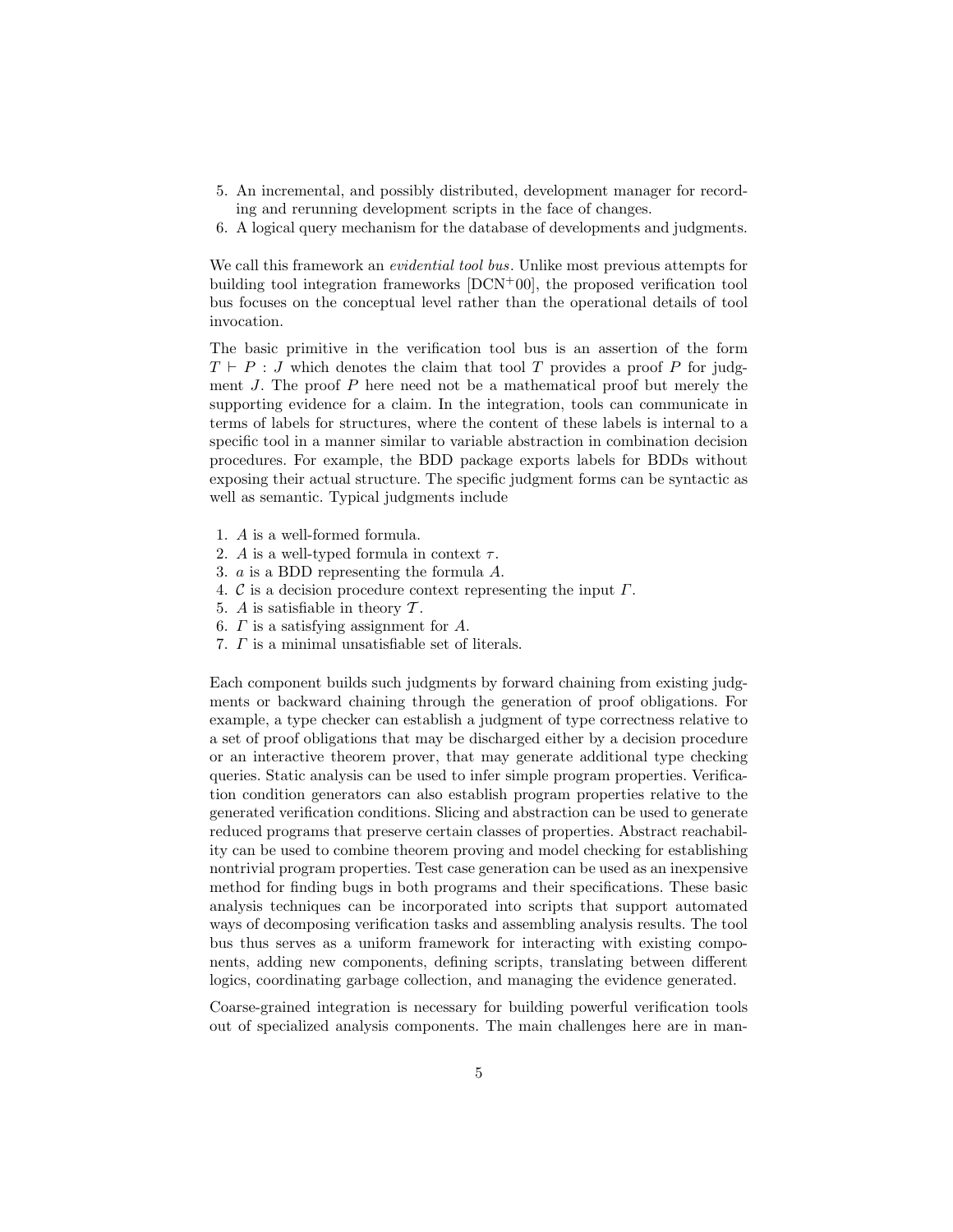aging the translations between the logics and formats employed by the different systems and managing the evidence produced by each component.

#### Formal Architectures for Fine-Grained Integration

The integration frameworks described in the previous section dealt with the loose coupling of large inference components such as those used in proof construction or model checking. In such an integration where components do not interfere with each other, the framework can impose discipline on the interaction. Tight coupling therefore poses theoretical challenges that are not present in the loosely coupled case. In a tightly coupled setting, the components interact through a shared state. The interaction has to be mediated through a well-defined architecture to avoid unintended interference. Such an architecture for composing components must allow component properties to be established independent of the other components, and system properties to be derived from those of the components. For the case of combination decision procedures, we have developed a formal architecture that provides a theoretical framework for composing decision procedures for specific theories to obtain a combination decision procedure for the union of these theories [RS01,GRS04]. This framework is based on the concepts of inference systems and inference modules and a theory of compositionality and refinement for inference systems.

Inference systems offer a scheme for defining sound and complete decision procedures for a specific theory. Inference components capture open decision procedures that can interact with similar components for other theories. An inference component is an inference structure where each configuration  $\kappa$  consists of a shared part (a blackboard)  $\gamma$  and a local, theory-specific part (a notebook)  $\theta$ . The shared part  $\gamma$  contains the input constraints G in the union theory  $\mathcal{T}_{\infty}$  as well as the shared constraints V in the intersection theory  $\mathcal{T}_0$ . The semantic constraints on the inference relation of an inference module are slightly stronger than those of an inference system since the former must interact with other inference components by means of inputs and outputs through the shared blackboard.

The composition  $M_1 \otimes M_2$  of two inference modules  $M_1$  and  $M_2$  is defined to yield an inference module with configurations of the form  $\gamma$ ;  $\theta_1$ ,  $\theta_2$ , where  $\gamma, \theta_i$  is a configuration in module  $M_i$  for  $i \in \{1,2\}$ . The inference relation for  $M_1 \otimes M_2$  is the union of those for the component modules and is applied to the relevant part of the logical state. Two inference modules are compatible if they can be shown to be jointly progressive on the shared part. The composition of two compatible inference modules can be shown to be an inference module for the union of the respective theories, provided these theories satisfy certain conditions. A generalized component can be defined to capture the abstract behavior of typical inference modules.

Inference modules can be shown to yield a modular presentation of known combination results such as those of Nelson and Oppen [NO79], Shostak [Sho84,Gan02, SR02], and Ghilardi [Ghi03]. These systems are, in a formal sense, refinements of generalized components. In practical terms, inference modules provide a soft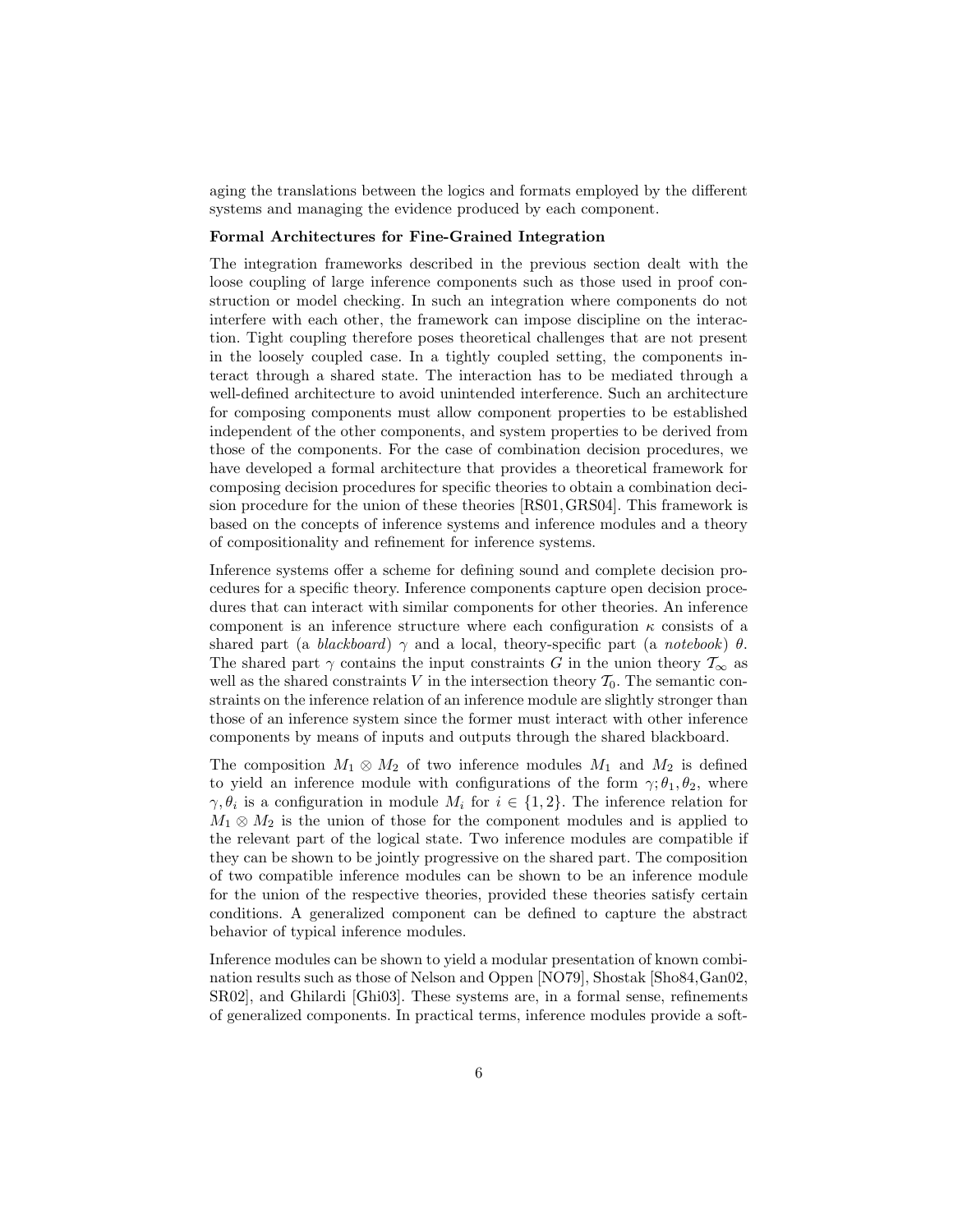ware architecture for combination decision procedures. The architecture of the ICS decision procedures  $\text{dMOR}$ +04 is based on inference modules.

The theory of open inference systems and inference modules is a small step in the direction of a software architecture framework for tightly-coupled ground decision procedures. Much more work is needed to handle the integration of richer theories with overlapping signatures and quantification. A recent line of work for generating combination decision procedures from general-purpose proof engines has shown promising results [ABRS05].

Conclusions. Lampson [Lam] in his skepticism about component-based software development, and Boyer and Moore [BM86] in their critique of black box decision procedures, correctly identify the many obstacles to the smooth integration of pre-existing components. Integration does pose significant challenges in theory as well as practice. The technology involved in the construction of inference components has become extremely sophisticated so that we have little choice but to reuse existing software in the form of libraries as well as online and offline components. Components then have to be explicitly engineered for such embedded use through design and interface choices that provide flexibility without significantly compromising efficiency. In the last ten years, several such components have been made available in the form of BDD packages, model checking tools, and decision procedures, and these packages have been integrated within larger systems. Though there is no consensus on the standardized interfaces for such packages, there is a growing empirical understanding of the tradeoffs between flexibility and efficiency. Integration frameworks for loosely coupled components have been built around a shared description language. There is a now an active body of research focused on architectures for tightly coupled integration. The theoretical challenges that are being addressed by ongoing research include novel algorithms for online use, and formal architectures for composing inference components that yield systems that are correct by construction. Finally, we have presented a proposal for a verification tool bus architecture that combines various analysis tools within a framework for constructing reproducible evidence.

## References

- [ABRS05] Alessandro Armando, Maria Paola Bonacina, Silvio Ranise, and Stephan Schulz. Big proof engines as little proof engines: New results on rewritebased satisfiability procedures (extended abstract). In Alessandro Armando and Alessandro Cimatti, editors, Proceedings of PDPAR'05, 2005. [BM86] R. S. Boyer and J S. Moore. Integrating decision procedures into heuristic
- theorem provers: A case study with linear arithmetic. In Machine Intelligence, volume 11. Oxford University Press, 1986.
- [DCN<sup>+</sup>00] Louise A. Dennis, Graham Collins, Michael Norrish, Richard Boulton, Konrad Slind, Graham Robinson, Mike Gordon, and Tom Melham. The PROSPER toolkit. In Susanne Graf and Michael Schwartzbach, editors, Tools and Algorithms for the Construction and Analysis of Systems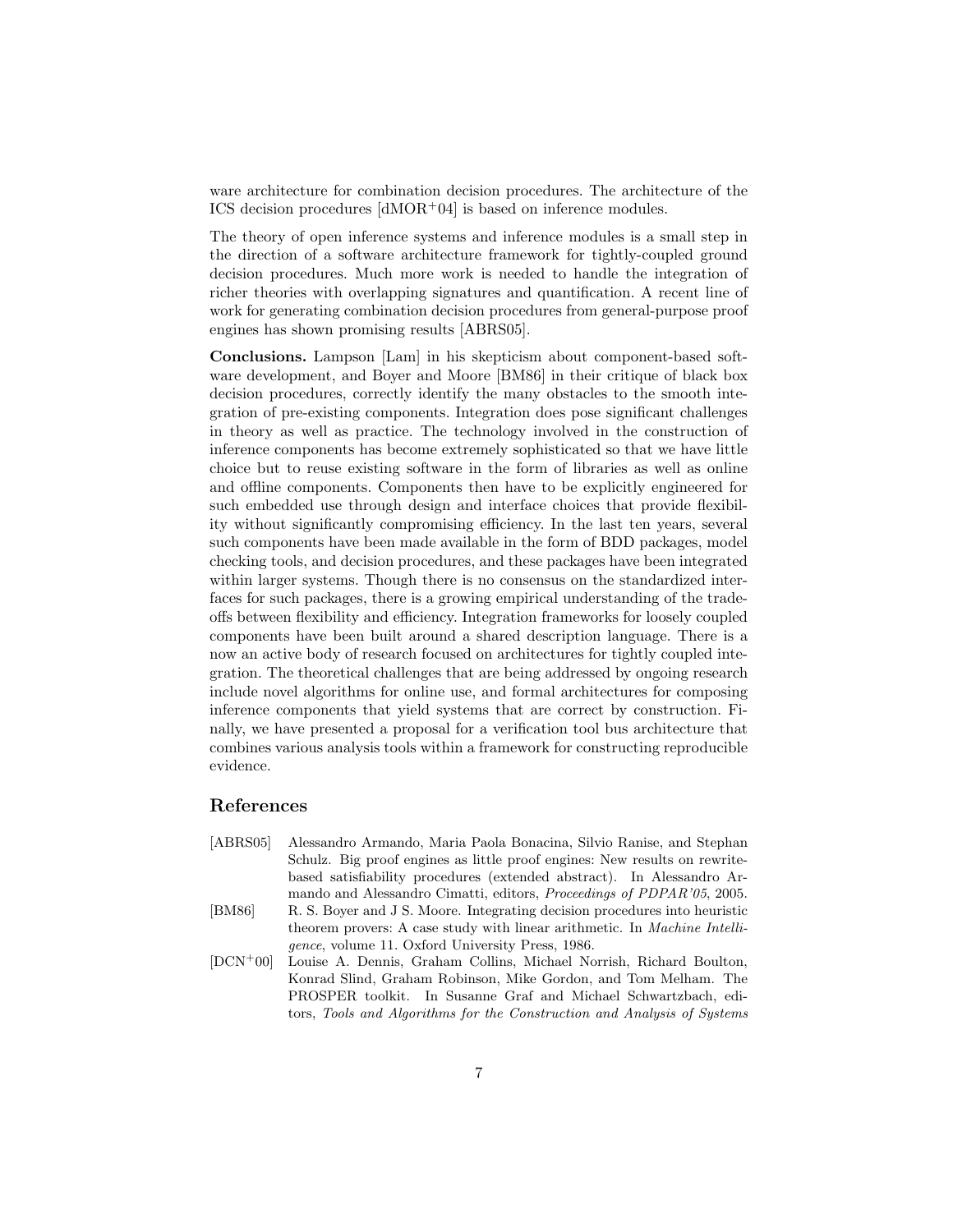(TACAS 2000), volume 1785 of Lecture Notes in Computer Science, pages 78–92, Berlin, Germany, March 2000. Springer-Verlag.

- [dMOR<sup>+</sup>04] Leonardo de Moura, Sam Owre, Harald Rueß, John Rushby, and N. Shankar. The ICS decision procedures for embedded deduction. In David Basin and Michaël Rusinowitch, editors, 2nd International Joint Conference on Automated Reasoning (IJCAR), volume 3097 of Lecture Notes in Computer Science, pages 218–222, Cork, Ireland, July 2004. Springer-Verlag.
- [dMRS02] Leonardo de Moura, Harald Rueß, and Maria Sorea. Lazy theorem proving for bounded model checking over infinite domains. In A. Voronkov, editor, 18th International Conference on Automated Deduction (CADE), volume 2392 of Lecture Notes in Computer Science, pages 438–455, Copenhagen, Denmark, July 2002. Springer-Verlag.
- [Gan02] Harald Ganzinger. Shostak light. In A. Voronkov, editor, Proceedings of CADE-19, pages 332–346, Berlin, Germany, 2002. Springer-Verlag.
- [Ghi03] Silvio Ghilardi. Reasoners' cooperation and quantifier elimination. Technical report, Dipartimento di Scienze dell'Informazione, Università degli Studi di Milano, 2003.
- [GMM<sup>+</sup>77] M. Gordon, R. Milner, L. Morris, M. Newey, and C. Wadsworth. A metalanguage for interactive proof in LCF. Technical Report CSR-16-77, Department of Computer Science, University of Edinburgh, 1977.
- [GRS04] H. Ganzinger, H. Rueß, and N. Shankar. Modularity and refinement in inference systems. Technical Report CSL-SRI-04-02, SRI International, Computer Science Laboratory, 333 Ravenswood Ave, Menlo Park, CA, 94025, January 2004. Revised, August 2004.
- [JM05] Ranjit Jhala and K.L. McMillan. Interpolant-based transition relation approximation. In Proceedings of the 17th International Conference on Computer Aided Verification: CAV 2005, volume 3576 of Lecture Notes in Computer Science, pages 39–51, 2005.
- [Lam] Butler W. Lampson. How software components grew up and conquered the world.
- [Mes89] J. Meseguer. General logics. In Logic Colloquium '87, pages 275–329, Amsterdam, 1989. North Holland.
- [NO79] G. Nelson and D. C. Oppen. Simplification by cooperating decision procedures. ACM Transactions on Programming Languages and Systems, 1(2):245–257, 1979.
- [ORS92] S. Owre, J. M. Rushby, and N. Shankar. PVS: A prototype verification system. In Deepak Kapur, editor, 11th International Conference on Automated Deduction (CADE), volume 607 of Lecture Notes in Artificial Intelligence, pages 748–752, Saratoga, NY, June 1992. Springer-Verlag.
- [RS01] Harald Rueß and Natarajan Shankar. Deconstructing Shostak. In 16th Annual IEEE Symposium on Logic in Computer Science, pages 19–28, Boston, MA, July 2001. IEEE Computer Society.
- [SG97] Hassen Saïdi and Susanne Graf. Construction of abstract state graphs with PVS. In Orna Grumberg, editor, Computer-Aided Verification, CAV '97, volume 1254 of Lecture Notes in Computer Science, pages 72–83, Haifa, Israel, June 1997. Springer-Verlag.
- [Sho84] Robert E. Shostak. Deciding combinations of theories. Journal of the ACM, 31(1):1–12, January 1984.